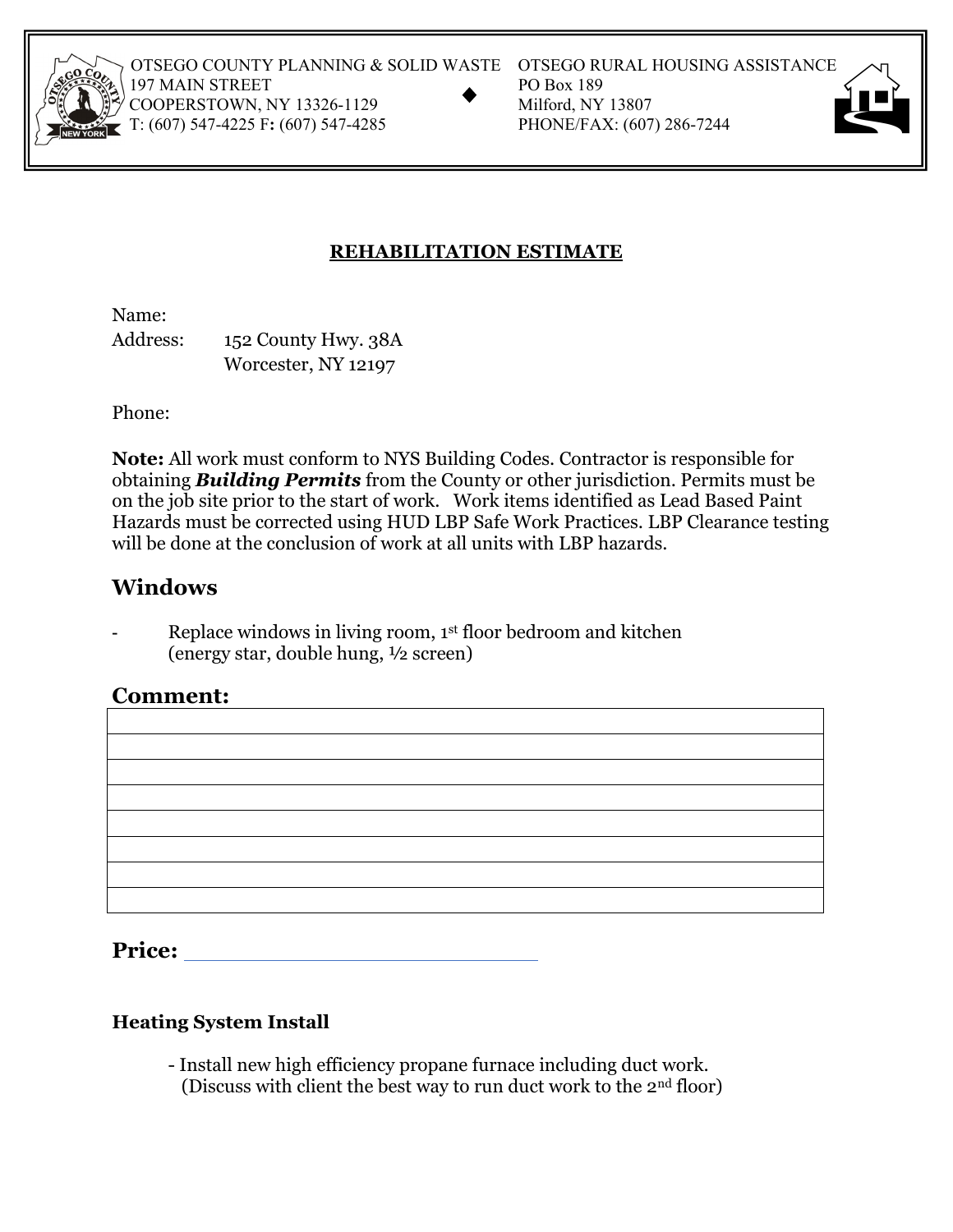# **Flooring**

- Replace flooring in the living room and dining room. Homeowner has 20 boxes of Pergo flooring (per box – 8 planks equaling 19.63 sqft)
- Measure kitchen floor for possible replacement. Homeowner may want to continue new living/dining room flooring into kitchen or change out with something of like kind. Consult with homeowner.
- **\*\* Be advised that a new heating system with new duct work is being considered.**

## **Comments:**

**Price:** 

**Electrical Service Upgrade** 

## **Comments:**

**Price: \_\_\_\_\_\_\_\_\_\_\_\_\_\_\_\_\_\_\_\_\_**